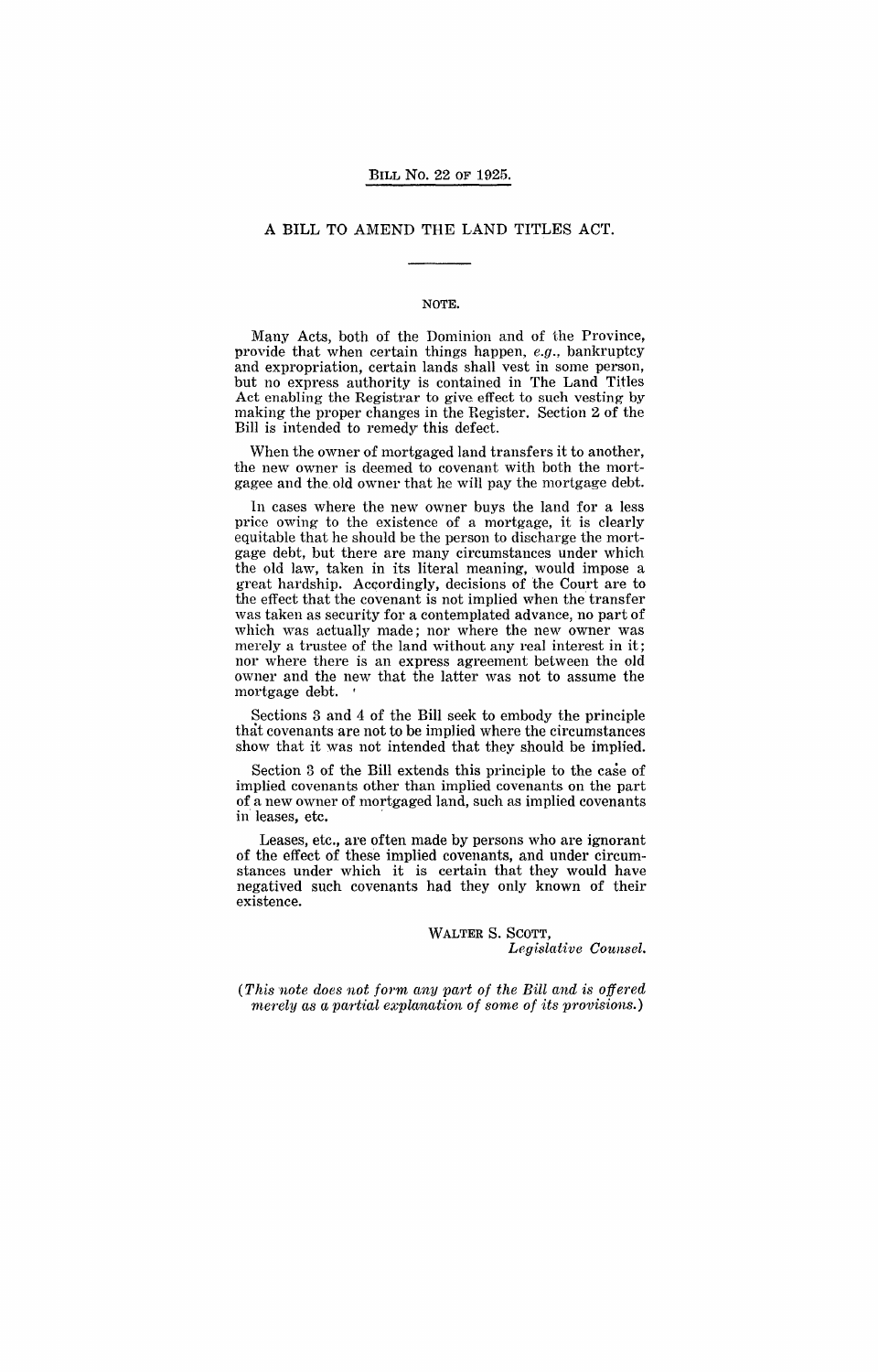# **BILL**

# No. 22 of 1925.

## An Act to amend The Land Titles Act.

### *(Assented to* , 1925.)

HIS MAJESTY, by and with the advice and consent of the Legislative Assembly of the Province of Alberta, enacts as follows:

1. This Act may be cited as *"The Land Titles Act Amendment Act*, 1925."

*2. The Land Titles Act,* being chapter 133 of the Revised Statutes of Alberta, 1922, is amended by adding as section *32a* immediately after section 32 thereof, the following:

*"32a.* Whenever by virtue of any statutory proceedings, any land or interest therein, belonging to any person, has become vested in any other person, and no other express authority exists for making the necessary entries, cancellations, or issues of new instruments, the Registrar shall make such entries, cancellations and issues of new instruments as he would have made if there had been a transfer of such land or interest from such first mentioned person to such other person."

3. Section 54 of the said Act is amended by adding at the end of subsection (1) thereof the following words: "but the covenant hereinbefore implied on the part of the transferee with the mortgagee shall operate only as if the benefit of the implied covenant with the mortgagor had been expressly assigned to him with the object of preventing circuity of action."

-1. Section 55 of the said Act is amended by adding after the word "instrument" where it occurs at the end of the third line thereof the words "or by evidence of an express agreement to that effect, or of facts or circumstances from which it is to be inferred that such implied covenant was not intended to be created."

5. This Act shall come into force on the ........... day of .......................... 19 ... .